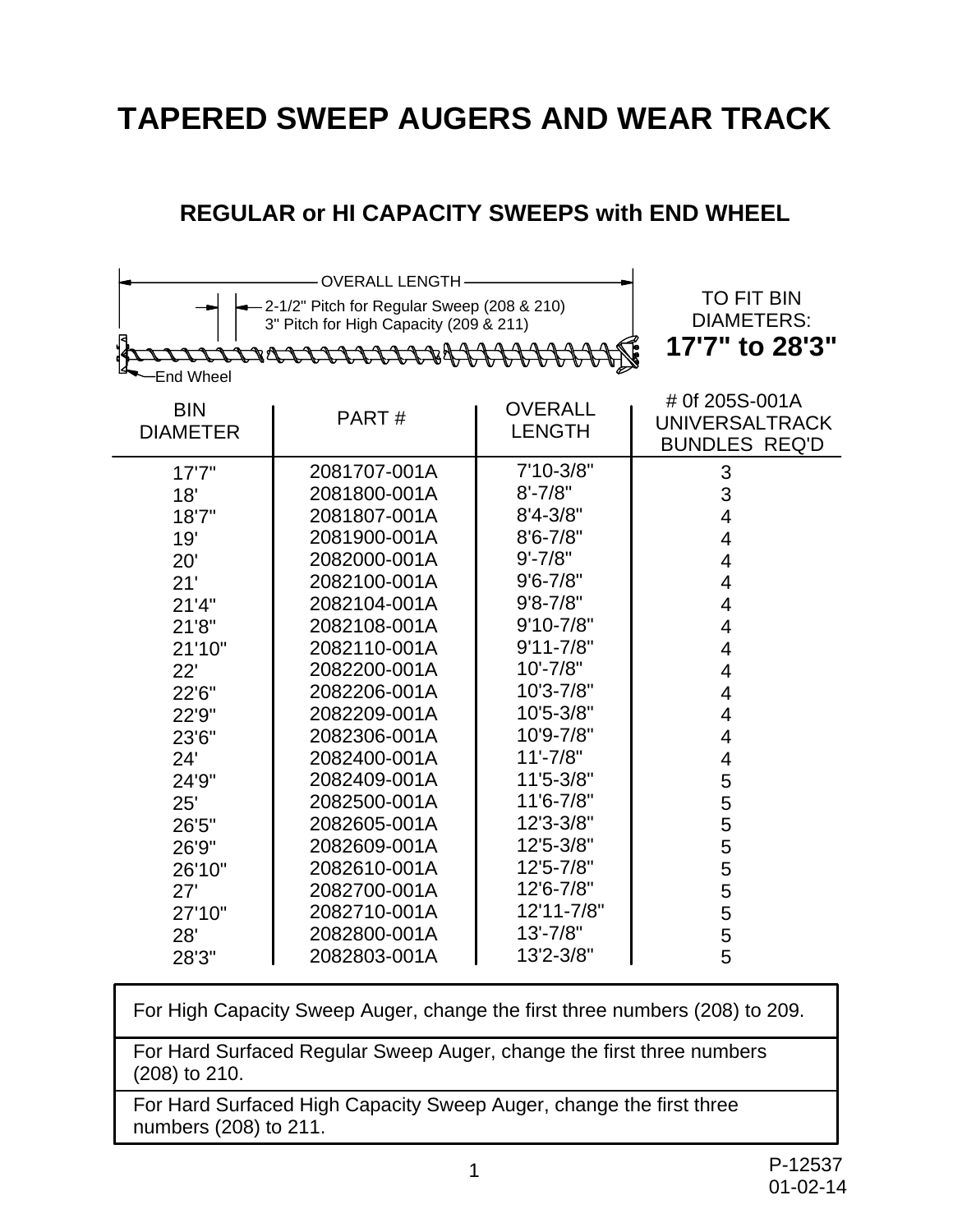## REGULAR SWEEPS with DOUBLE SPLIT WHEELS



### REGULAR SWEEPS with DOUBLE SPLIT WHEELS and END WHEEL

| OVERALL LENGTH                                           |                                                        |
|----------------------------------------------------------|--------------------------------------------------------|
| 11'10"<br>-2-1/2" Pitch<br>(For 33' 2083300-001A, 9'-7") | <b>TO FIT BIN</b><br><b>DIAMETERS:</b><br>33' to 48'7" |
| -Double Split Wheels<br>াd Whee।                         |                                                        |

| <b>BIN</b><br><b>DIAMETER</b> | PART#        | <b>OVERALL</b><br><b>LENGTH</b> | # OF 205R-001A<br>UNIVERSALTRACK  UNIVERSALTRACK<br><b>BUNDLES REQ'D</b> | # OF 205S-001A<br><b>BUNDLES REQ'D</b> |
|-------------------------------|--------------|---------------------------------|--------------------------------------------------------------------------|----------------------------------------|
| 33'0"                         | 2083300-001A | 15'6-7/8"                       |                                                                          | 6                                      |
| 33'5"                         | 2083305-001A | 5'9-38"                         | 9                                                                        | 6                                      |
| 34'                           | 2083400-001A | $16' - 7/8"$                    | 9                                                                        | 6                                      |
| 34'3"                         | 2083403-001A | 16'2-3/8"                       | 9                                                                        | 6                                      |
| 35'10"                        | 2083510-001A | 16'11-7/8"                      | 9                                                                        | 6                                      |
| 36'                           | 2083600-001A | $17' - 7/8"$                    | 9                                                                        | 6                                      |
| 36'4"                         | 2083604-001A | 17'2-7/8"                       | 9                                                                        |                                        |
| 37'1''                        | 2083701-001A | 17'7-3/8"                       | 9                                                                        |                                        |
| 40'7"                         | 2084007-001A | 19'4-3/8"                       | 9                                                                        |                                        |
| 42'                           | 2084200-001A | $20' - 7/8"$                    | 9                                                                        |                                        |
| 48'                           | 2084800-001A | $23' - 7/8"$                    | 9                                                                        | 8                                      |
| 48'7"                         | 2084807-001A | 23'4-3/8"                       | 9                                                                        | 9                                      |
|                               |              |                                 |                                                                          |                                        |

For Hard Surfaced Regular Sweep Auger, change the first three numbers (208) to 210.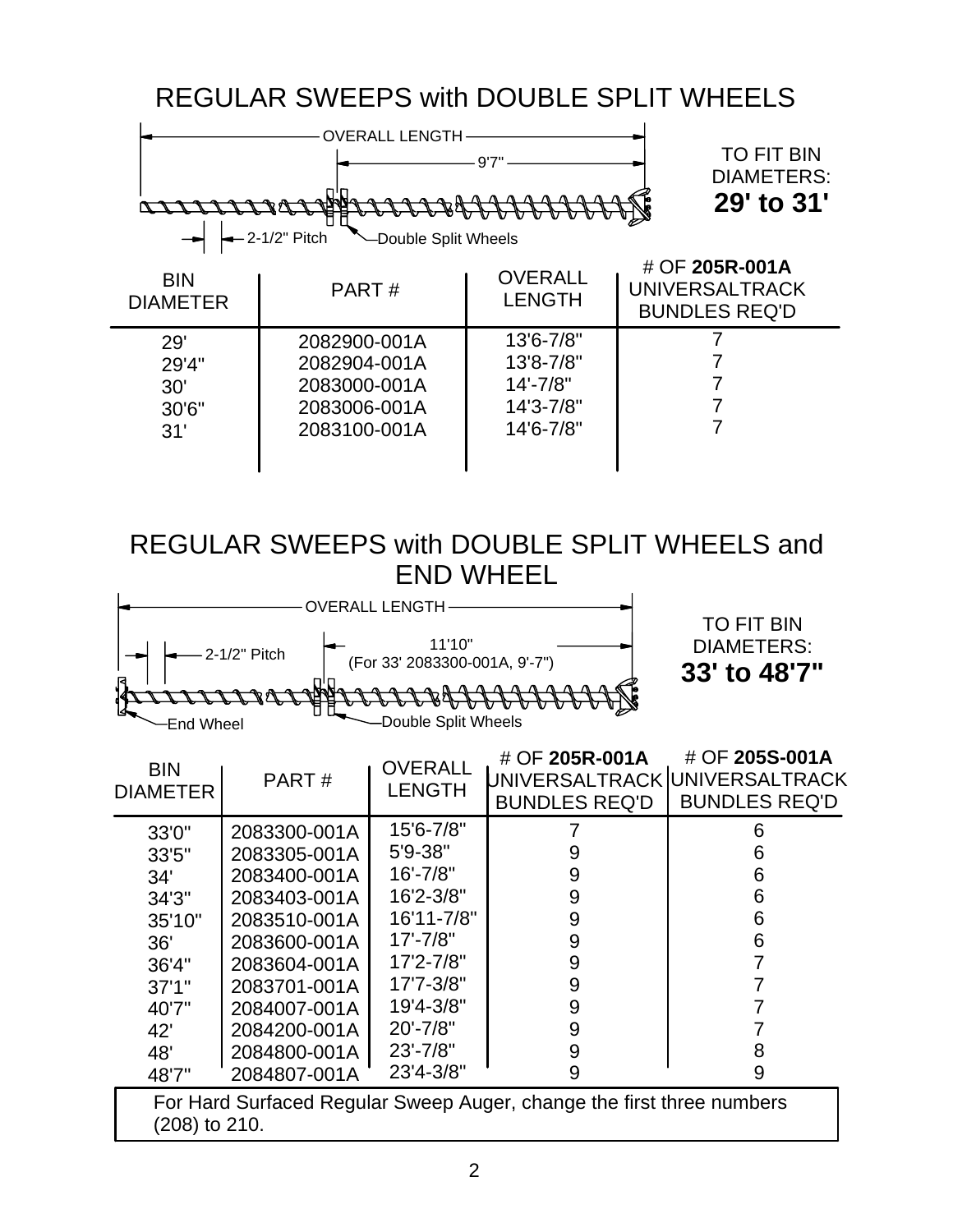HIGH CAPACITY SWEEPS with SINGLE INSET WHEEL



## HIGH CAPACITY SWEEPS with SINGLE INSET WHEEL and END WHEEL



| <b>BIN</b><br><b>DIAMETER</b> | PART#        | <b>OVERALL</b><br><b>LENGTH</b> | # OF 205R-001A<br>UNIVERSAL TRACK <b>I</b> UNIVERSALTRACK<br><b>BUNDLES REQ'D</b> | # OF 205S-001A<br><b>BUNDLES REQ'D</b> |
|-------------------------------|--------------|---------------------------------|-----------------------------------------------------------------------------------|----------------------------------------|
| 33'5"                         | 2093305-001A | 15'9-38"                        | 9                                                                                 | 6                                      |
| 34'                           | 2093400-001A | $16' - 7/8"$                    | 9                                                                                 | 6                                      |
| 34'3''                        | 2093403-001A | 16'2-3/8"                       | 9                                                                                 | 6                                      |
| 35'10"                        | 2093510-001A | 16'11-7/8"                      | 9                                                                                 | 6                                      |
| 36'                           | 2093600-001A | $17' - 7/8"$                    | 9                                                                                 | 6                                      |
| 36'4"                         | 2093604-001A | 17'2-7/8"                       | 9                                                                                 |                                        |
| 37'1''                        | 2093701-001A | 17'7-3/8"                       | 9                                                                                 |                                        |
| 40'7"                         | 2094007-001A | 19'4-3/8"                       | 9                                                                                 |                                        |
| 42'                           | 2094200-001A | $20' - 7/8"$                    | 9                                                                                 |                                        |
| 48'                           | 2094800-001A | $23' - 7/8"$                    | 9                                                                                 | 8                                      |
| 48'7"                         | 2094807-001A | $23'4 - 3/8"$                   | 9                                                                                 | 9                                      |

For Hard Surfaced High Capacity Sweep Auger, change the first three numbers (209) to 211.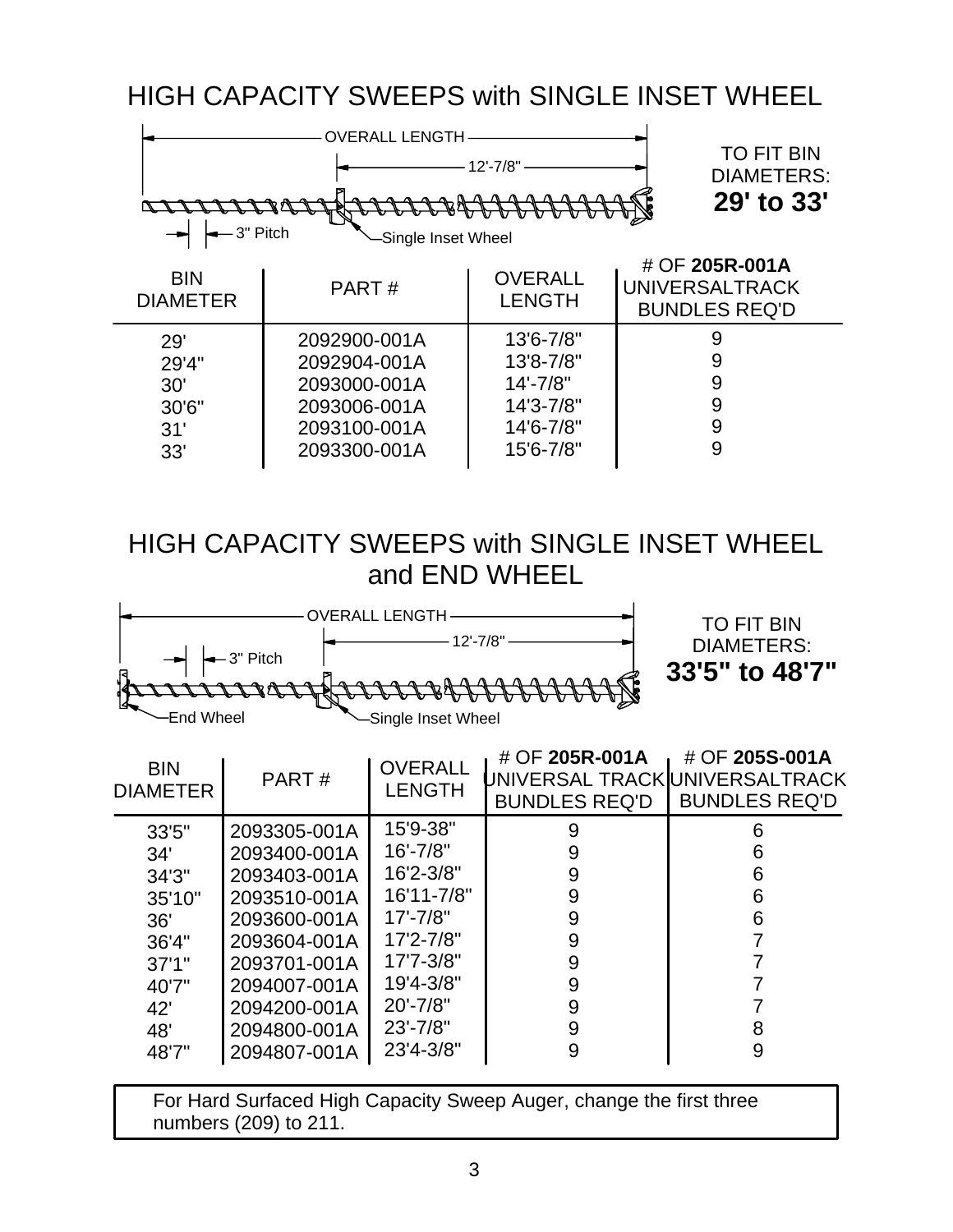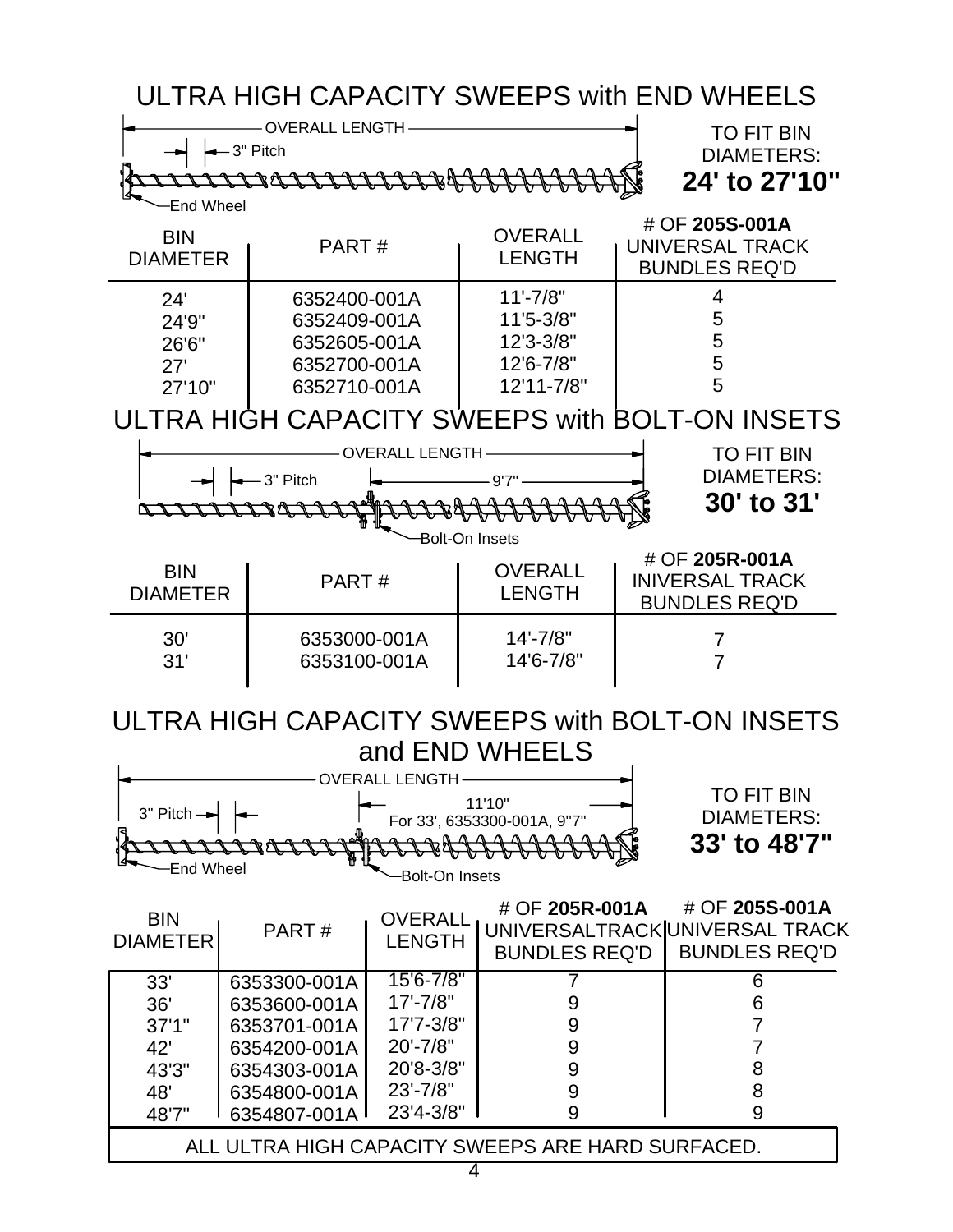### ULTRA HIGH CAPACITY SWEEPS with BOLT-ON INSETS and END WHEELS (for 3-Sweep Systems)



NOTE: 712 Series Sweeps are made with a coupler and flange that accommodates 7/16 Sockethead Capscrews and nuts.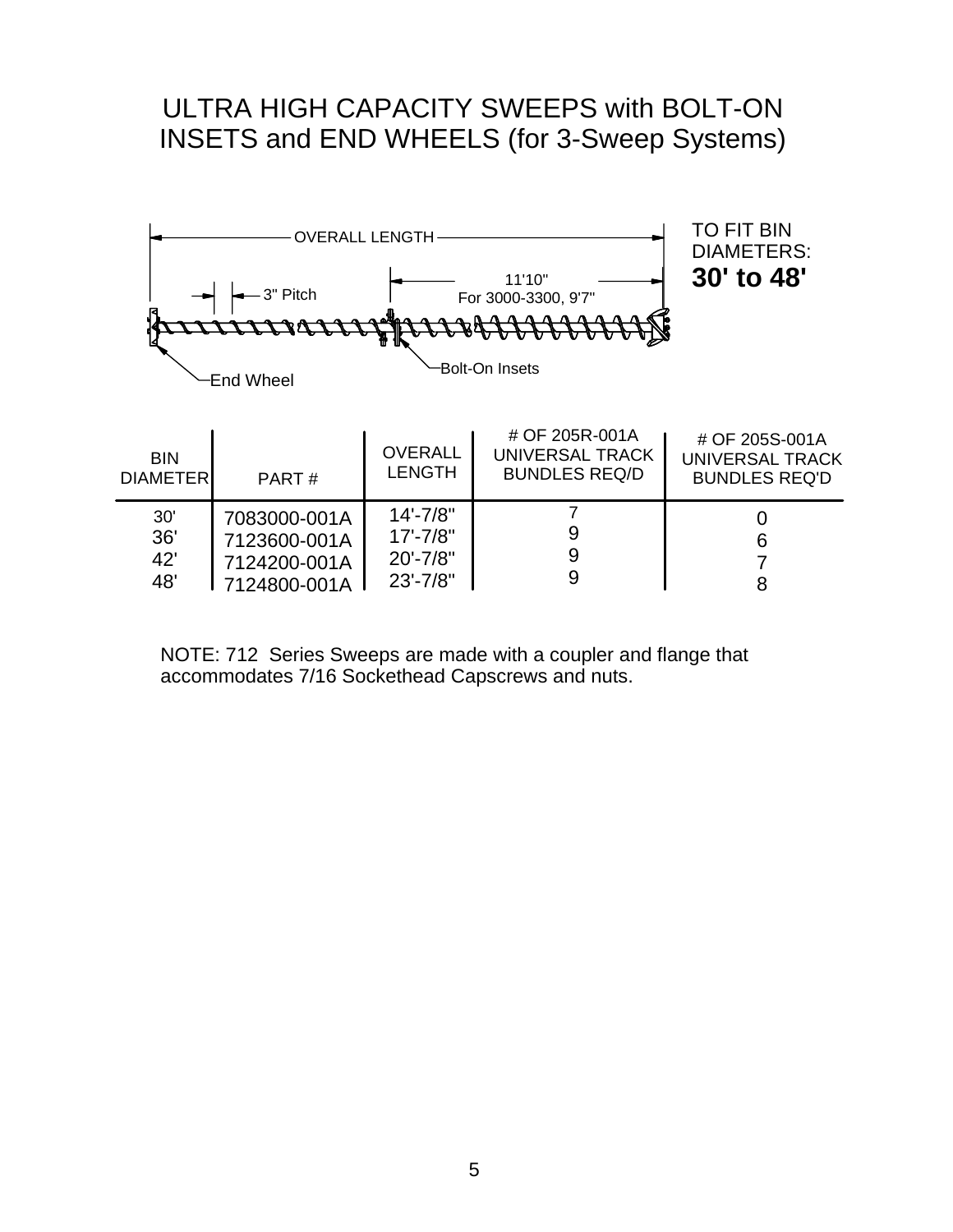# INSET WHEEL STYLES AND TRACK STYLES

| <b>Sweep Style</b>             | <b>Flite Pitch</b> | Flite O.D.<br>(Gearbox End) | <b>Inset Wheel</b><br><b>Style</b> |
|--------------------------------|--------------------|-----------------------------|------------------------------------|
| <b>REGULAR CAPACITY SWEEPS</b> | 2.5"               | 3.36"                       | Double                             |
| <b>HIGH CAPACITY SWEEPS</b>    | 3.0"               | 3.36"                       | Single                             |
| ULTRA HIGH CAPACITY SWEEPS     | 3.0"               | 4.06"                       | Bolt-                              |

| <b>Track Bundle</b><br>Part#                                | Track Style &<br><b>Dimensions</b>               | <b>Inset Wheel</b><br><b>Location From</b><br><b>Gearbox Base</b> | <b>Inset Wheel Style</b> |                              |
|-------------------------------------------------------------|--------------------------------------------------|-------------------------------------------------------------------|--------------------------|------------------------------|
| 205R-001A<br>5 Pieces Per<br><b>Bundle</b><br>$(205-014P)$  | <b>Universal Track</b><br>6" x 24"               | $9' - 7"$                                                         |                          | Double Inset Bolt-On Inset   |
| 205R-001A<br>5 Pieces Per<br><b>Bundle</b><br>$(205-014P)$  | <b>Universal Track</b><br>6" x 24"               | $11'-10"$                                                         |                          | Double Inset / Bolt-On Inset |
| 205R-001A<br>5 Pieces Per<br><b>Bundle</b><br>$(205-014P)$  | UNIVERSAL TRACK<br>6" X 24"                      | $12' - 7/8"$                                                      | Single<br>Inset          |                              |
| <b>Track Bundle</b><br>Part#                                | <b>Track Style &amp; Dimensions</b>              |                                                                   |                          |                              |
| 205S-001A<br>10 Pieces Per<br><b>Bundle</b><br>$(205-015P)$ | Universal Narrow Track for End Wheel<br>3" X 24" |                                                                   |                          |                              |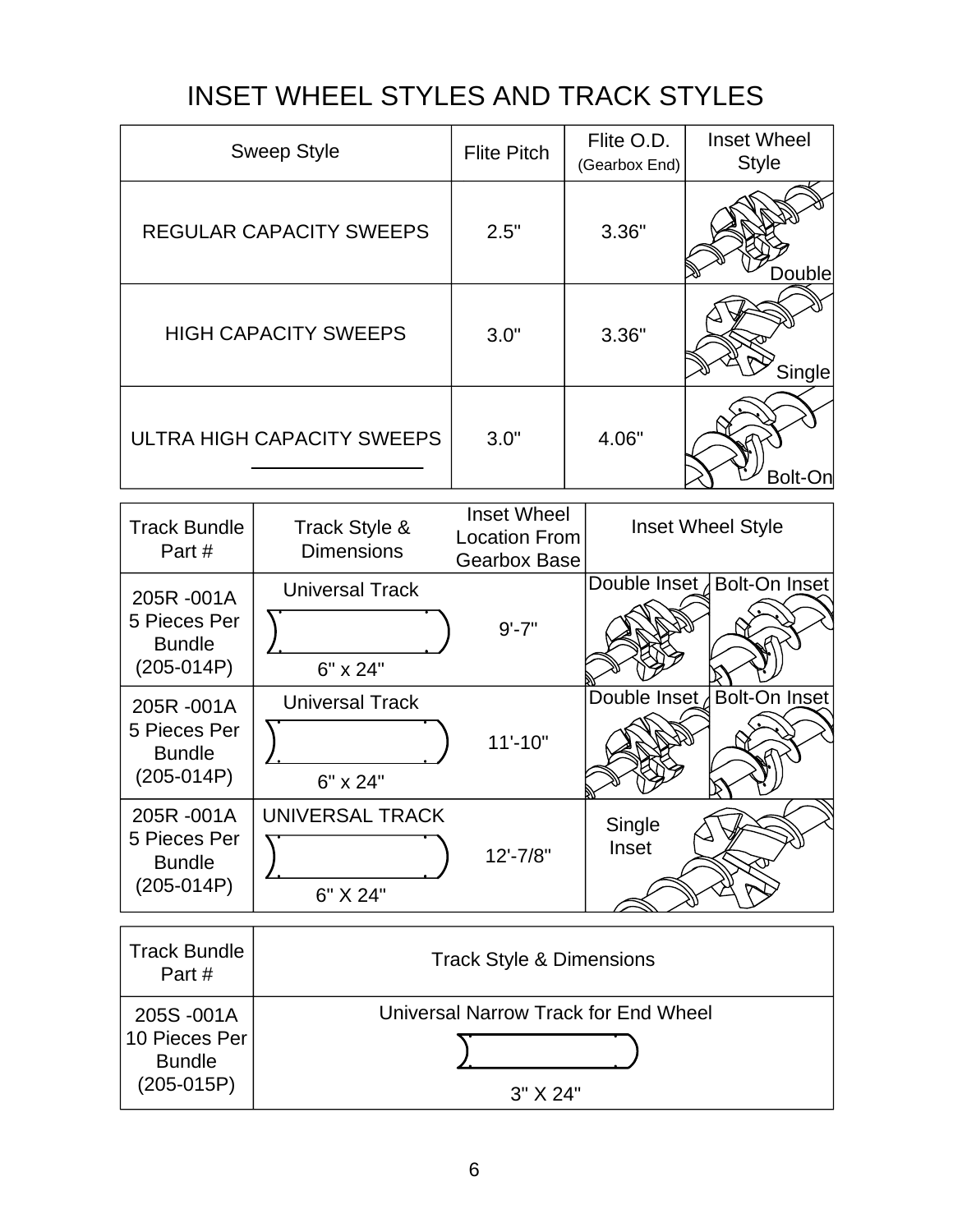# SWEEP WEAR MEASUREMENT

Tapered Sweeps are considered worn out if **any** of the following statements are true:

- 1.) The fliting is completely worn away at the outside (small) end of the sweep auger.
- 2.) The fliting is worn to a sharp (razor) edge at any point on the sweep auger.
- 3.) Measure the fliting at any two points 18" apart on the sweep auger. If the height is less at the point nearer the bin center, the sweep auger is worn out. If the two measurements are the same, the sweep auger is questionable. NOTE: The difference in these two measurements may be as small as 1/64" on the larger diameter bins.



MEASUREMENTS for REPLACEMENT SWEEP AUGERS

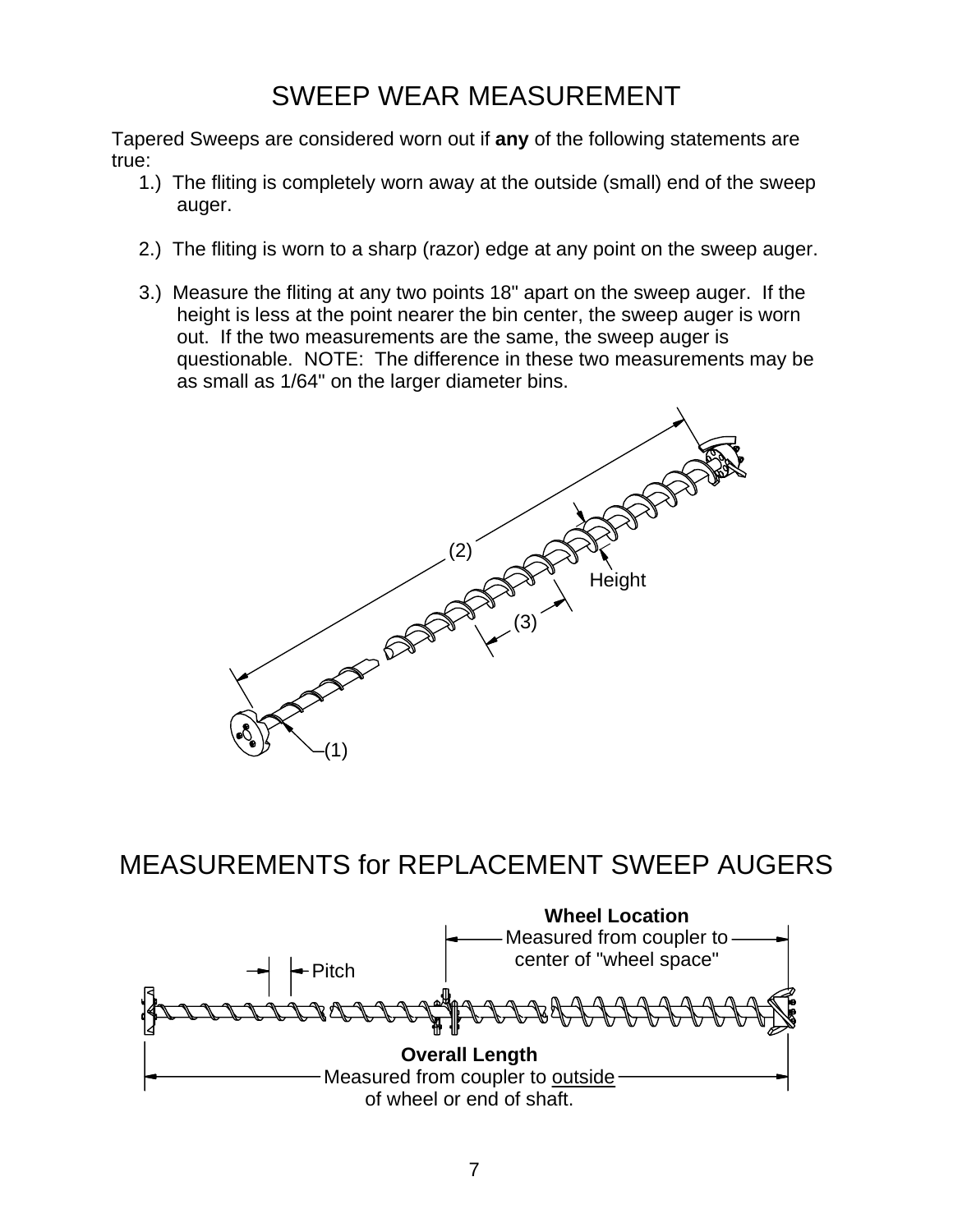# REPLACEMENT PARTS

- Bolt-on Inset Wheel Sector Kit: Used for Ultra High Capacity Sweeps (enough parts for 2 wheels) 423-353-001A
- Bolt-on Inset Wheel Sector Kit: used for Ultra High Capacity sweeps (enough parts for 3 sweeps) 423-395-001A
- Sack, Sweep Coupler Hardware for 3/8-16 (found in 225-077A decal package.) 635-014A
- Socket Head Capscrew 1-5/8" length under head with 3/8-16 thread shank.: Use only this for sweeps made from Summer 2006-2013). Obsolete- use F-2158 and F-1005-03. F-2004
- Sockethead Capscrew, 3/8-16 x 1-3/4" Shank, used since 2013. F-2158
- Lockwasher: 3/8, Hi-Collar, used for sweeps with F-2004 bolt. **Obsolete** F1636
- Hex Head Capscrew: Customary 3/8-16 X 2-1/2", Grade 8 bolt, used in sweeps before Summer 2006. F-1051
- Locknut: Zinc Plated, 3/8-16,Stover, used in sweeps before Summer 2006 and after 2013. F-1005-03
- Sack, Sweep Coupler Hardware for 7/16 threads (found in 712-011A decal package.) 712-010A
- Sockethead Capscrew, 7/16-20 x 2"L, used in 712 Series Sweeps. F-2175
- Hex Thin (Jam) Nut, 7/16-20, used with F-2175. F-2176
- High Temperature Grease: Chevron Ulti-Plex Synthetic Grease EP (14 oz tube) (was DMX-2035, OK to use if you have some) Other greases may harden in coupler. C-6188
- O-Ring, Viton: AS568-134-Viton (for gearboxes after Summer 2006) D-3771
- Zerk, Grease: 1/4-28NC, Straight, (Alemite # 1652-B) H-1341
- End Wheel Assembly, with hardware 208-020A
- Pop Rivet Sack: 50 Pcs, Blind 3/16 X 5/8, Steel, #610 349C-001A